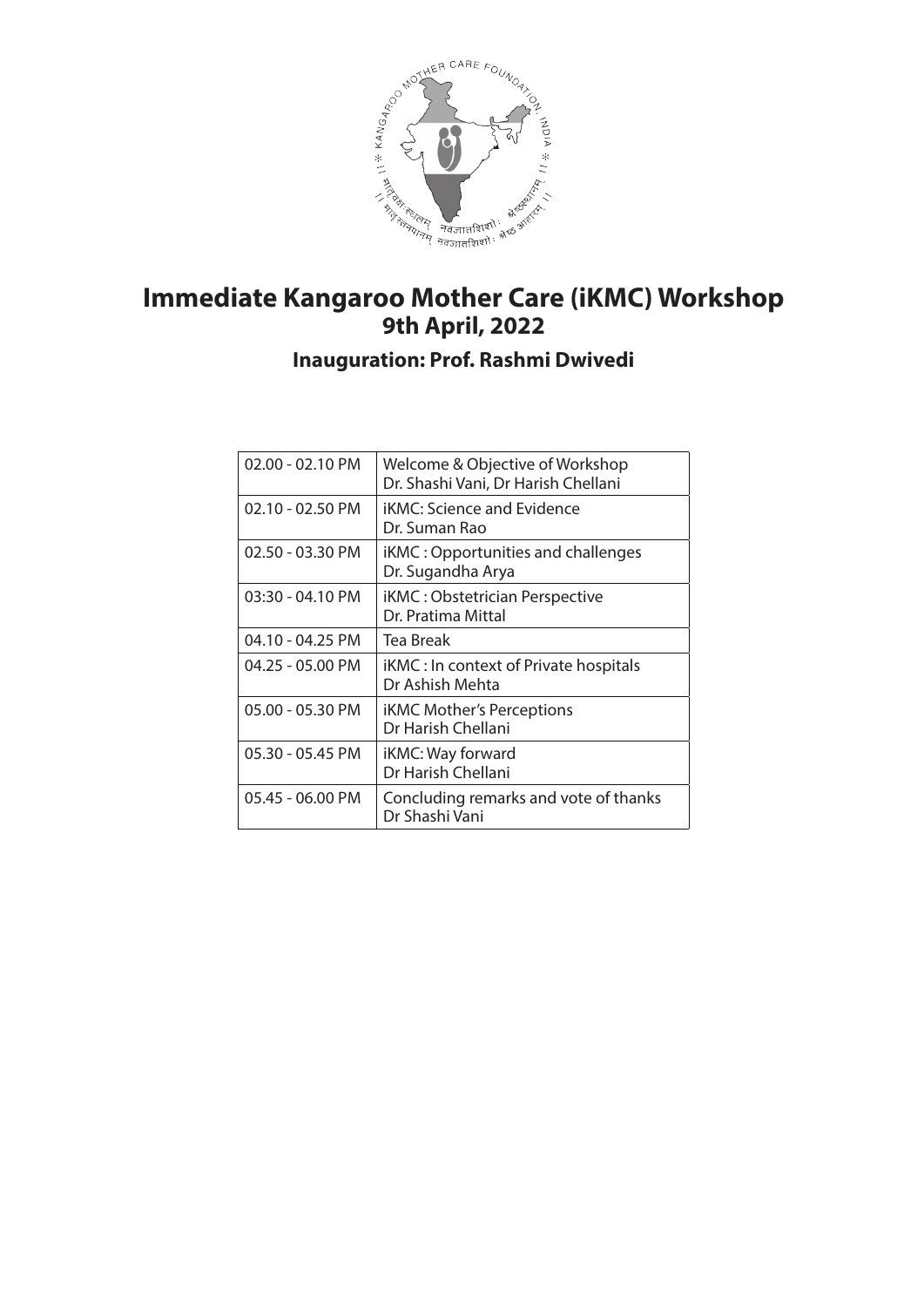

#### **KMC training program 8th Apr 2022 (For nurses and doctors who guide to provide KMC regularly in their facilities)**

| 09.00 AM | <b>Registration and Pretest</b>                                                                                                                                                                                                                                                                                                                                                                                                                                                                                                                                                                                                                                                          |
|----------|------------------------------------------------------------------------------------------------------------------------------------------------------------------------------------------------------------------------------------------------------------------------------------------------------------------------------------------------------------------------------------------------------------------------------------------------------------------------------------------------------------------------------------------------------------------------------------------------------------------------------------------------------------------------------------------|
| 10.00 AM | • Meeting called to order                                                                                                                                                                                                                                                                                                                                                                                                                                                                                                                                                                                                                                                                |
|          | • Invocation/ Prayer                                                                                                                                                                                                                                                                                                                                                                                                                                                                                                                                                                                                                                                                     |
|          | • Lighting the lamp-KMC children                                                                                                                                                                                                                                                                                                                                                                                                                                                                                                                                                                                                                                                         |
| 10.10 AM | Welcome address, Dr. Manish Singh - DDNHM                                                                                                                                                                                                                                                                                                                                                                                                                                                                                                                                                                                                                                                |
| 10.15 AM | Self Introduction of Participants<br>(Including their training and practical experience of KMC before attending this training in<br>brief and what are their expectations from this training program.)                                                                                                                                                                                                                                                                                                                                                                                                                                                                                   |
| 10.30 AM | ntroduction to KMC & why we need to promote KMC in India Jatin                                                                                                                                                                                                                                                                                                                                                                                                                                                                                                                                                                                                                           |
| 10.40 AM | Basics/ Science of KMC and Benefits of KMC SMN                                                                                                                                                                                                                                                                                                                                                                                                                                                                                                                                                                                                                                           |
| 11.00 AM | Practical Aspects of KMC/ Kangaroo position Niranjan SIngh                                                                                                                                                                                                                                                                                                                                                                                                                                                                                                                                                                                                                               |
| 11.20 AM | Monitoring during Kangaroo Position Surender Bisht                                                                                                                                                                                                                                                                                                                                                                                                                                                                                                                                                                                                                                       |
| 11.30 AM | <b>Tea Break</b>                                                                                                                                                                                                                                                                                                                                                                                                                                                                                                                                                                                                                                                                         |
| 11.45 AM | Videos KMC positioning                                                                                                                                                                                                                                                                                                                                                                                                                                                                                                                                                                                                                                                                   |
| 12.15 PM | "Practical Aspects of KMC Positioning"<br>Demonstrations in groups and hands on training on mannikins/ dolls<br>i) • Counselling mother for KMC with family members<br>• Selecting the place, Collecting the supplies<br>• Preparation of mother, baby, family members for KMC<br>ii) Actual Kangaroo Position-Hands on training for each participant if required (Use of<br>Check list)<br>iii) Recording, reporting of KMC (duration of position, mode of feeding, wt.<br>iv) Requirements for prolonged and quality KMC/ facilities for mothers/AKP - MNCU ward/<br>KMC area, corner (Facilities for mother/AKPs, staff etc.<br>All the participants are mixed and four groups formed |
|          |                                                                                                                                                                                                                                                                                                                                                                                                                                                                                                                                                                                                                                                                                          |
|          |                                                                                                                                                                                                                                                                                                                                                                                                                                                                                                                                                                                                                                                                                          |
| 01.45 PM | <b>Lunch Break</b>                                                                                                                                                                                                                                                                                                                                                                                                                                                                                                                                                                                                                                                                       |
| 02.30 PM | Kangaroo Nutrition<br>Presentation of Over view<br>Section I - Basic considerations - SMN<br>Section II - Support for mother for prolonged breastfeeding - Ravi Sachan<br>Section III - Skills for feeding LBWI) - Binita Desai                                                                                                                                                                                                                                                                                                                                                                                                                                                          |
| 03.15 PM | Videos on KMC Feeding skills and discussions<br>(Kangaroo Joey feeding<br>i)<br>ii)<br><b>Breast crawl</b><br>Breast feeding position and attachment (Latching)<br>iii)<br>Technique of EBM, collection and storage<br>iv)<br>Gavage / oro-gastric or naso-gastric tube feeding<br>V)<br>Cup feeding/ spoon feeding/paladai feeding)<br>vi)                                                                                                                                                                                                                                                                                                                                              |
| 04.00 PM | Tea break                                                                                                                                                                                                                                                                                                                                                                                                                                                                                                                                                                                                                                                                                |
| 04.15 PM | KMC discharge and follow up and Record Keeping - Manish Singh                                                                                                                                                                                                                                                                                                                                                                                                                                                                                                                                                                                                                            |
| 04.45 PM | Counselling for KMC - Ravi Sacchan                                                                                                                                                                                                                                                                                                                                                                                                                                                                                                                                                                                                                                                       |
| 05.10 PM | Barriers and solutions for KMC promotion in MNICUs-Open house discussion moderated by<br><b>Manish Singh</b>                                                                                                                                                                                                                                                                                                                                                                                                                                                                                                                                                                             |
| 05.30 PM | Post-test, program evaluation, reflections by the participants, distribution of certificates                                                                                                                                                                                                                                                                                                                                                                                                                                                                                                                                                                                             |
| 06.00 PM | Visit to a KMC ward (Optional)                                                                                                                                                                                                                                                                                                                                                                                                                                                                                                                                                                                                                                                           |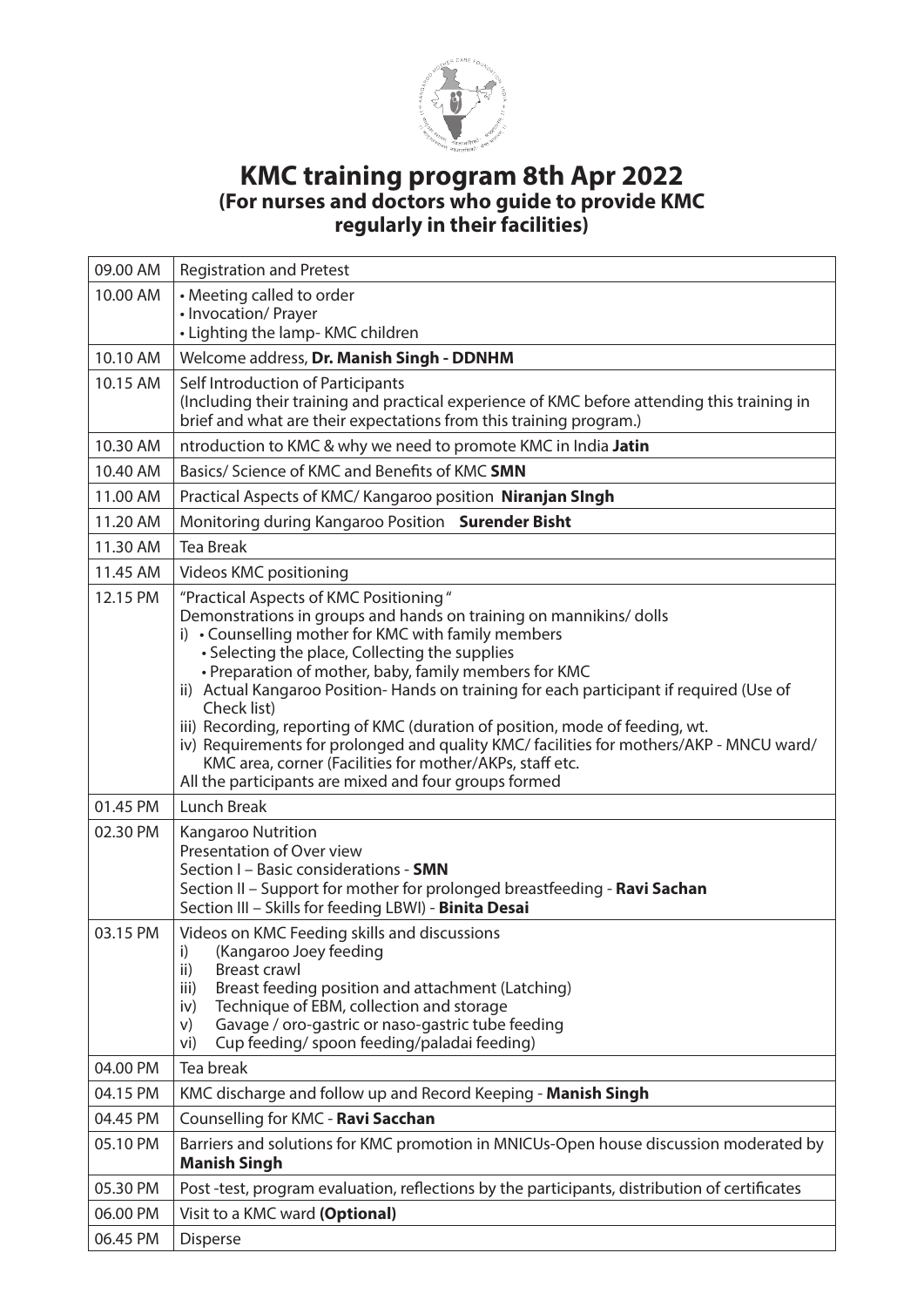

### **Workshop for the trainers of the Community Health Workers for improving the quality of Home Based Kangaroo Mother Care (HBKMC)**

Date: Thursday, April 7<sup>th</sup> 2022 **Venue:** Gandhi Medical College, Bhopal **Academic Coordinator :** Dr Shashi N Vani **Local Coordinator :** Gandhi Medical College, Bhopal W**orkshop Coordinator :** Dr Nikhil M Kharod **Resource Persons:** Dr Simin Irani • Dr Nikhil Kharod • Dr Ankur Sethi •

Dr Vandana Bhatia (UNICEF, Health Specialist) and Dr Binita Desai

| 9.00 AM  | <b>Registration and Breakfast</b><br>Inauguration - Prof. Premlata Parekh, Prof. Jyotsna Srivastav                     |
|----------|------------------------------------------------------------------------------------------------------------------------|
| 10.30 AM | Prayer                                                                                                                 |
| 10.35 AM | Welcome address and objectives of the workshop - Dr Nikhil Kharod                                                      |
| 10.45 AM | Self Introduction by the participants                                                                                  |
| 11.00 AM | Pre test                                                                                                               |
| 11.15 AM | Importance of HBKMC in India, Basics of Newborn care and Basics and benefits of KMC - Dr<br><b>Nikhil Kharod</b>       |
| 12 Noon  | <b>Tea Break</b>                                                                                                       |
| 12.15 AM | Practical aspects of Kangaroo Position - Dr Nikhil Kharod                                                              |
| 1.15 AM  | Demonstration & Video Films (Practical aspects) - Dr Binita Desai                                                      |
| 2.00 PM  | Lunch                                                                                                                  |
| 2.30 PM  | Monitoring during HBKMC - Dr Vandana Bhatia (UNICEF)                                                                   |
| 3.00 PM  | Feeding of LBW/PT babies during KMC - Dr Simin Irani                                                                   |
| 4.00 PM  | Follow up during KMC - Dr Ankur Sethi                                                                                  |
| 4.30 PM  | <b>Tea Break</b>                                                                                                       |
| 4.45 PM  | KMC during Covid-19 era - Dr Binita Desai                                                                              |
| 5.15 PM  | Barriers and solutions for promotion of Home Based Kangaroo Mother Care - Open House<br>Co-ordinator - Dr Binita Desai |
| 5.45 PM  | Post test / Concluding session                                                                                         |

Educational aids – Dolls and KMC bag – 6 each / Palada – 6 / Projector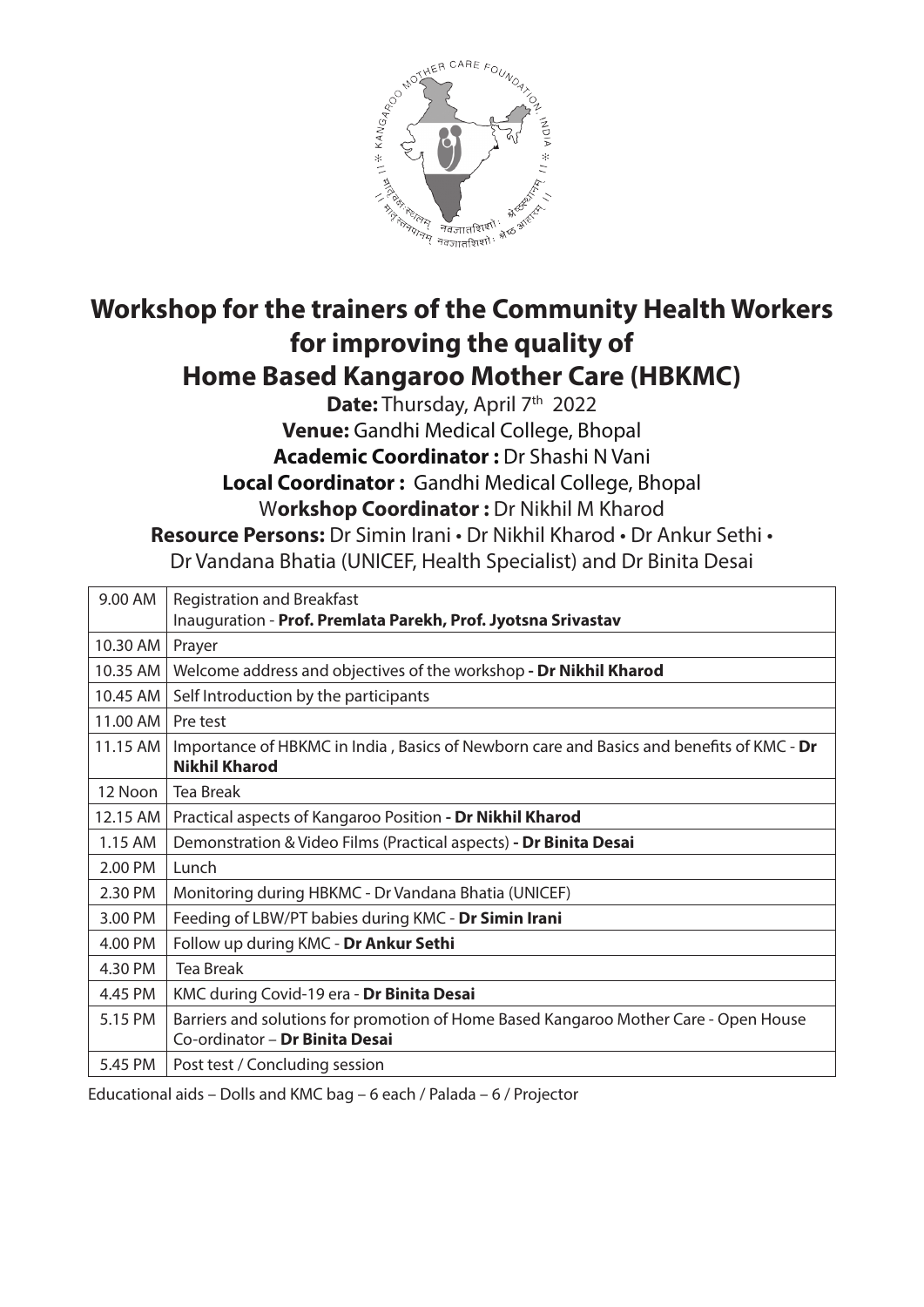

## **Role of Obstetricians in promotion of KMC in India Registration: 2 PM Workshop : 2.30 PM to 5.30 PM Venue: AIIMS, Bhopal**

| 02.30 PM | Meeting called to order                                                                                                                                                |
|----------|------------------------------------------------------------------------------------------------------------------------------------------------------------------------|
|          | Prayer                                                                                                                                                                 |
| 02.35PM  | Welcome and objectives of this workshop-Prof. Shashi N. Vani                                                                                                           |
| 02.40PM  | Inaugural Address FOGSI President of Bhopal MP chapter                                                                                                                 |
| 02.45PM  | Pre test                                                                                                                                                               |
| 02.50 PM | Basics and Benefits of KMC, and Scope for promotion by an Obstetrician-<br>An overview- Prof. Shashi N. Vani, Ahmedabad                                                |
| 03.20 PM | KMC and MOM (Mother's own milk) - Dr. Srinivas Murki, Hyderabad                                                                                                        |
| 03.35 PM | Efforts of KMC promotion by an Obstetrician- Dr Milnd Shah, Solapur                                                                                                    |
| 03.50 PM | KMC promotion by an Obstetrician- Dr Evita Fernandez, Hyderabad                                                                                                        |
| 04.00 PM | KMC and breast milk feeding in a CS case - Dr Parul Kotdawala                                                                                                          |
| 04.10 PM | Tea break                                                                                                                                                              |
| 04.20 PM | Video clippings Dr Nikhil Kharod                                                                                                                                       |
| 04.40 PM | A Panel Discussion: "Challenges and possible solutions"<br>Prof. Kumuda, Dr Milind Shah, Dr Parul Kotdawala, Dr. Srinivas Murki, Prof. Shashi N. Vani,<br>Prof. Kharod |
| 05.10 PM | Post test and Course evaluation                                                                                                                                        |
| 05.20 PM | Way forward                                                                                                                                                            |
| 05.25 PM | <b>National Anthem</b>                                                                                                                                                 |
| 05.30 PM | End of the program                                                                                                                                                     |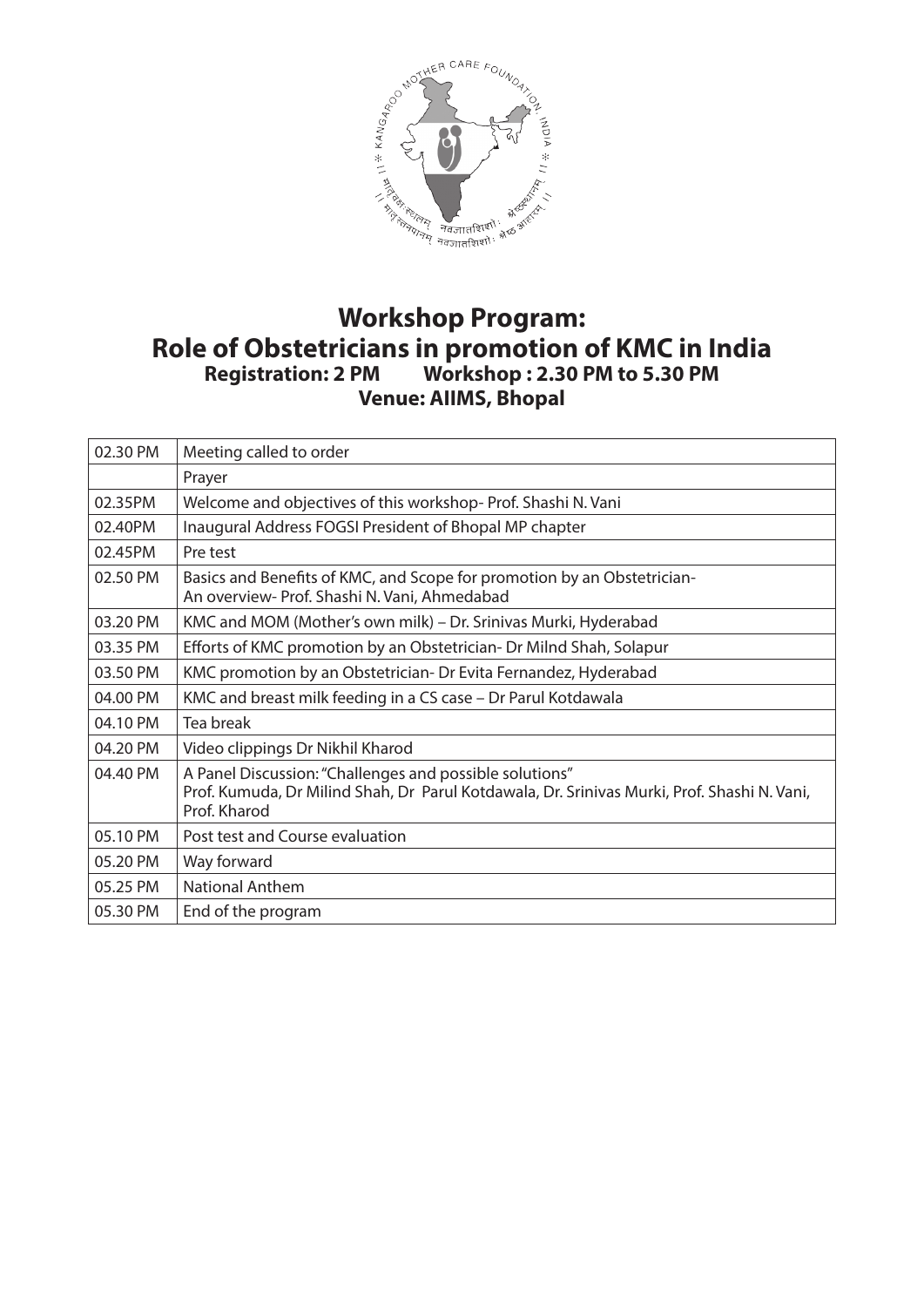#### **Program for Master Trainers for KMC: Course at KMCCON 2022**



Venue: AllMS, Bhopal • Dates: 7<sup>th</sup> and 8<sup>th</sup> April 2022 9 AM Registration and breakfast 10.30AM Workshop **Chief Coordinators:** Prof. Shashi N. Vani and Dr Deepa Banker **Local Coordinator:** Dr Mahendra Jain

**Faculty members:** Prof. Shashi N. Vani, Prof. Suman Rao, Prof Arasar, Prof Deepa Banker, Prof Sushma malik, Prof Rashmi Dwivedi, Dr. Majusha Goel, Dr. Jenisha, Dr SriKrishna, Prof. Kumuda

**Day One:** Prof. Somashekhar, Dr Niranjan Singh

**Day two:** Prof Simin Irani, Prof.Kharod, Dr Binita Desai

| Thursday, 7th April 2022               |                                                                                                                                                                                                                                                                                                                           |  |
|----------------------------------------|---------------------------------------------------------------------------------------------------------------------------------------------------------------------------------------------------------------------------------------------------------------------------------------------------------------------------|--|
| <b>Session I - Inaugural session</b>   |                                                                                                                                                                                                                                                                                                                           |  |
| 10.30 AM                               | Prayer                                                                                                                                                                                                                                                                                                                    |  |
| 10.35 AM                               | Inauguration by KMC Kids and invited guests                                                                                                                                                                                                                                                                               |  |
| 10.40 AM                               | Welcome Address - Prof. Shikha Malik & Dr. Mahendra Jain                                                                                                                                                                                                                                                                  |  |
| 10.45 AM                               | Objectives of the workshop and program outline-Prof. S. N. Vani                                                                                                                                                                                                                                                           |  |
| 10.50 AM                               | Remarks by guest of honour                                                                                                                                                                                                                                                                                                |  |
| 11.00 AM                               | Vote of thanks                                                                                                                                                                                                                                                                                                            |  |
| 11.05 AM                               | Pre test                                                                                                                                                                                                                                                                                                                  |  |
| 11.15 AM                               | Self Introduction of participants                                                                                                                                                                                                                                                                                         |  |
| 11.30 AM                               | Tea break                                                                                                                                                                                                                                                                                                                 |  |
|                                        | <b>Session II - Basics and Benefits of KMC</b>                                                                                                                                                                                                                                                                            |  |
| 12.00 Noon                             | Introduction and basics of KMC- Prof. S. N. Vani                                                                                                                                                                                                                                                                          |  |
| 12.30 PM                               | Benefits of KMC- Prof Deepa Banker                                                                                                                                                                                                                                                                                        |  |
| 01.00 PM                               | Lunch break                                                                                                                                                                                                                                                                                                               |  |
|                                        | Session III - Kangaroo Position: Hands on demonstrations on practical aspects and check lists                                                                                                                                                                                                                             |  |
| 01.30 PM                               | Group work- All faculty members<br>• Collecting supplies and Preparation of place, mother and baby<br>• Actual procedure of putting the baby in KP<br>• Monitoring during KMC and Ambulatory Care<br>Early detection of danger signals by KMC providers<br>$\bullet$<br>• Requirements for good quality KMC (Check lists) |  |
| 02.30PM                                | Video demonstrations - Dr Sri Krishna                                                                                                                                                                                                                                                                                     |  |
| <b>Session IV - Kangaroo Nutrition</b> |                                                                                                                                                                                                                                                                                                                           |  |
| 03.00 PM                               | Salient points- Dr Kumuda                                                                                                                                                                                                                                                                                                 |  |
| 03.30 PM                               | <b>Tea Break</b>                                                                                                                                                                                                                                                                                                          |  |
| 03.45 PM                               | KMC Video demonstrations- skills related to feeding during KMC -Dr Sri Krishna                                                                                                                                                                                                                                            |  |
|                                        | <b>Session V: Kangaroo Discharge</b>                                                                                                                                                                                                                                                                                      |  |
| 04.15 PM                               | Kangaroo Discharge and follow up- Prof. Sushma Malik                                                                                                                                                                                                                                                                      |  |
|                                        | <b>Session VI - KMC Ward Visit</b>                                                                                                                                                                                                                                                                                        |  |
| 05.00 PM                               | In groups                                                                                                                                                                                                                                                                                                                 |  |
| 05.30 PM                               | End of the day                                                                                                                                                                                                                                                                                                            |  |